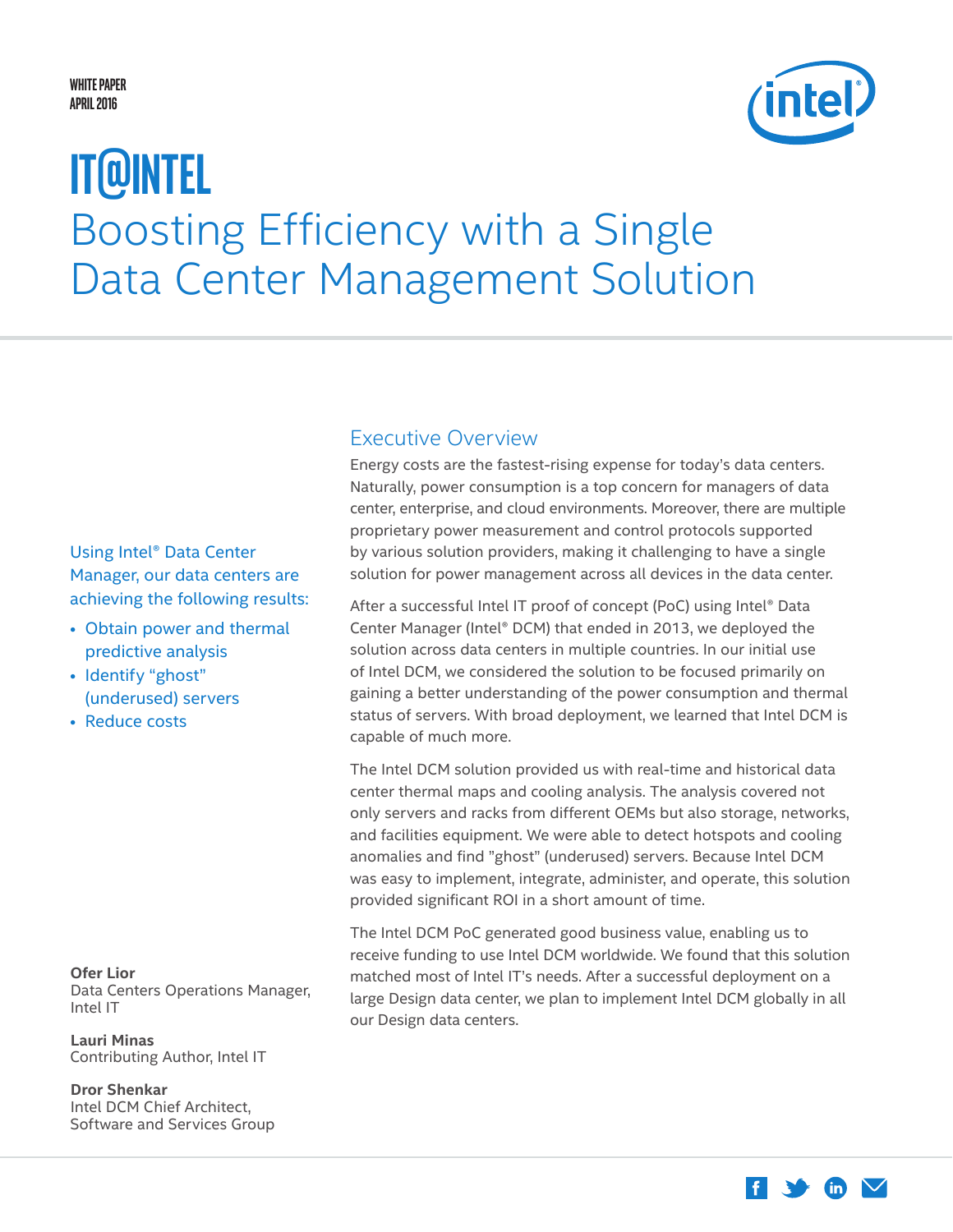#### Contents

- **1 [Executive Overview](#page-0-0)**
- **2 Business Challenge**
- **3 [Deploying Intel® Data Center](#page-2-0)  [Manager Worldwide](#page-2-0)**
	- [Increasing Data Center](#page-3-0)  [Efficiency Using Intel®](#page-3-0) Data [Center Manager](#page-3-0)
	- [Expanding Our Use of](#page-4-0)  Intel® [Data Center Manager](#page-4-0)  [beyond Power Consumption](#page-4-0)  [and Thermal Status](#page-4-0)
- **7 [Conclusion](#page-6-0)**

| <b>CRAC</b>            | computer room air<br>conditioning unit |
|------------------------|----------------------------------------|
| Intel <sup>®</sup> DCM | Intel® Data Center<br>Manager          |
| <b>PDU</b>             | power distribution<br>unit             |
| PoC                    | proof of concept                       |
| <b>PUE</b>             | power usage<br>effectiveness           |
| <b>UPS</b>             | uninterrupted<br>power system          |

#### Global Energy Use

Source: Digital Power Group, "The Cloud Begins With Coal – Big Data, Big Networks, Big Infrastructure, and Big Power." August 2013



### Business Challenge

Intel IT has been looking for a standardized data center management solution for the 60 data centers in Intel's global environment. Given recent increases in data and energy costs, we were looking for a solution that is designed to manage the complex data center infrastructures, can help reduce costs, and is easy to deploy and use.

Managing power usage in the data center environment can be complex. Servers consume most of the energy managed by IT. The facility team for a particular building may be tasked with measuring and managing power at rack and power distribution unit (PDU) levels, but those teams often have limited visibility into server consumption. Jeff Klaus, general manager of Intel Datacenter Solutions, says that servers use 50 percent of a data center's power, even when those servers are idle.

Adding to the complexity, there are multiple proprietary power measurement and control protocols supported by different solution providers, making it challenging for a single solution to manage power and temperature across all devices in the data center.

To boost the efficiency of our data centers, we needed a data center management solution that could meet the following requirements:

- Real-time thermal monitoring of the environment with a high level of data granularity
- Predictive analysis of thermal data that could identify temperature issues before they cause critical incidents
- Monitoring and aggregation of real-time power consumption on IT devices to develop, analyze, plan, and manage data center capacity compared to actual utilization so that we can use the power and cooling infrastructures efficiently
- Integration of Intel IT's knowledge and controls of IT equipment, such as servers and infrastructure, and building facility teams' knowledge of PDUs, air handlers, and CRAC units (computer room air conditioning units)
- Deployment of a standard management solution in the data center environment without increasing the data center's operation managers' overhead

In 2012 and 2013, we conducted a proof of concept (PoC) to learn whether Intel® Data Center Manager (Intel® DCM) could meet the needs of Intel's data centers around the world. After the PoC, we determined that Intel DCM fulfilled Intel's data center management requirements and provided a **50%**<br>measurable return on investment (ROI).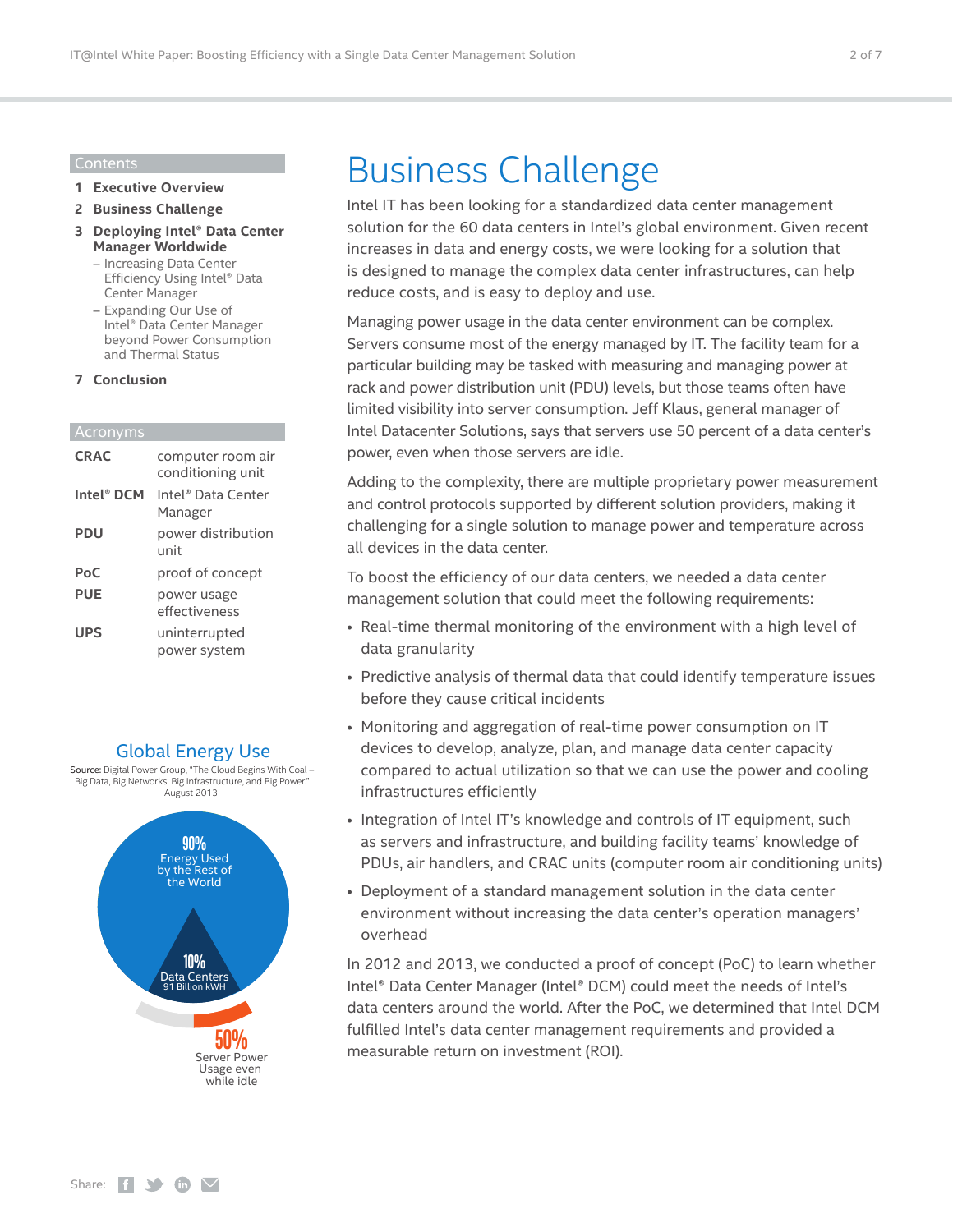## <span id="page-2-0"></span>Deploying Intel® Data Center Manager Worldwide

The significant ROI generated by Intel DCM since the completion of the initial PoC helped us to obtain funding for a global rollout in 2015. Intel DCM met three criteria for a successful deployment:

- **Ease of use.** The console software (see Figure 1) can reside on any independent management server and coexist with other software products on the same server.
- **Simplicity of deployment.** Intel DCM is agentless, which makes it simple to deploy; we did not have to install any software agents on managed nodes. Our deployments of Intel DCM scaled to manage tens of thousands of servers from different suppliers. Monitoring 7,000 assets spread across several data centers required only three to four days' deployment time—significantly less than the other management solutions we have tried.
- **Interoperability.** The PoC proved that Intel DCM can complement other management solution deployments. Because Intel DCM is supplierneutral, it can manage many server models from many suppliers as well as manage a variety of products from PDU and rack suppliers.

We are using a phased rollout plan. We are currently in Phase 1, which was implemented initially on 8,000 production nodes in a subset of the data centers in Israel, Russia, Ireland, and India. By the end of 2015, we had deployed Intel DCM to cover about 10,000 nodes in multiple data centers.

While rolling out the software, we also tested Intel DCM scalability. We achieved our goal to expand each instance from 5,000 to 10,000 nodes. We integrated Intel DCM with our directory service to simplify the user experience and account management and to align the solution with Intel security practices.





#### A Closer Look at Intel® Data Center Manager

Intel® Data Center Manager (Intel® DCM) is a standalone solution that provides accurate, real-time power and thermal monitoring and management for individual servers, groups of servers, racks, and other IT equipment, such as power distribution units (PDUs). Intel DCM provides benefits for both IT and facility administrators, enabling these groups to collaborate to reduce the data center's energy footprint.

As illustrated below, Intel DCM supports a variety of hardware, including rack and blade servers, and PDUs and uninterrupted power systems (UPSs). In fact, Intel DCM's ability to be supplier-agnostic is one of its main values. Intel DCM also supports many industry-standard hardware protocols.

Intel DCM enables data center managers to monitor, control, and analyze data center operations, track trends, and create reports. The data and reports are available through an easy-to-use dashboard called the Intel DCM Console.

For more information about Intel DCM, visit [software.intel.com/](http://software.intel.com/sites/datacentermanager) [sites/datacentermanager](http://software.intel.com/sites/datacentermanager).



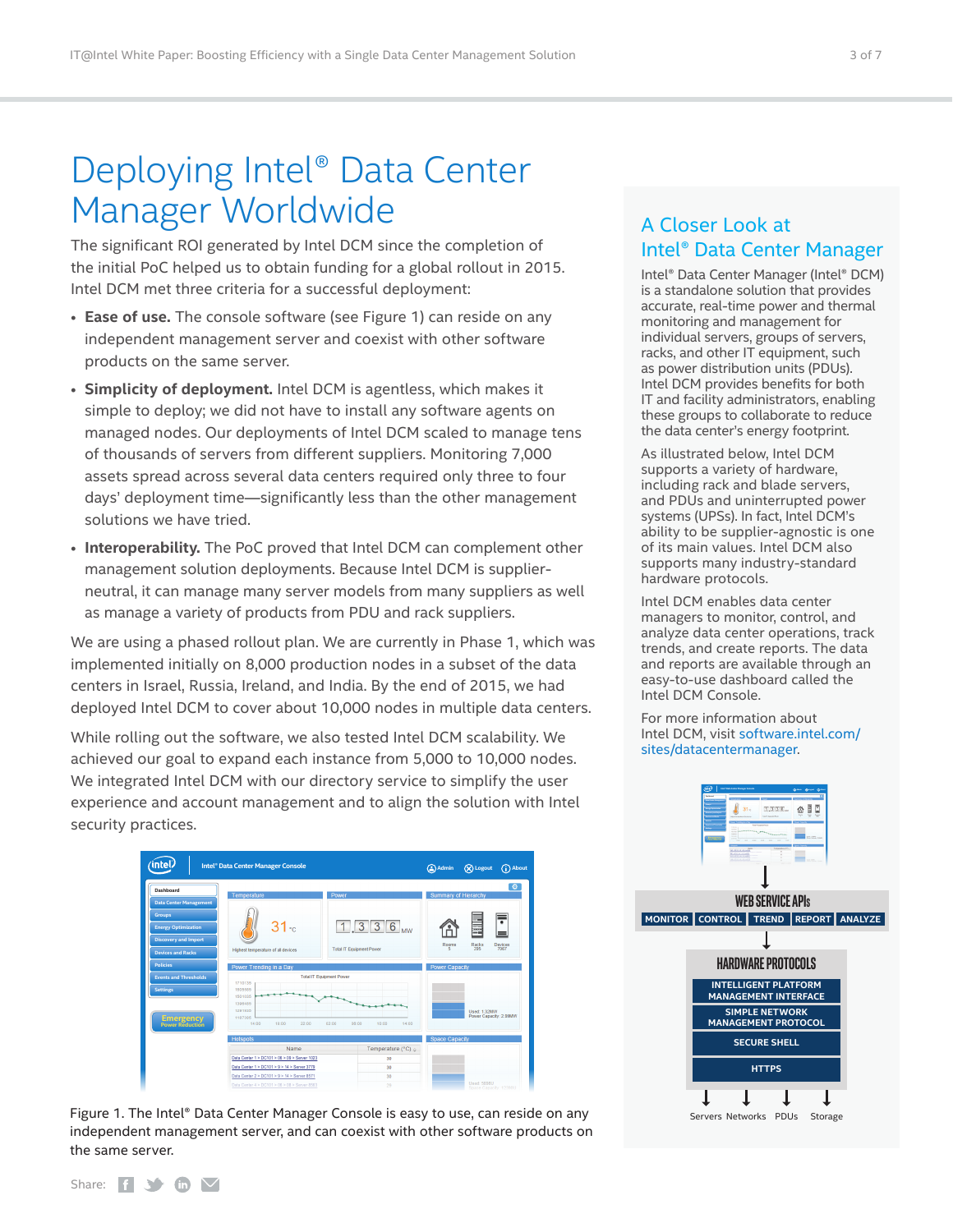#### <span id="page-3-0"></span>Increasing Data Center Efficiency Using Intel® Data Center Manager

Intel DCM helped us increase energy efficiencies in our data centers. Some immediate benefits we observed included the following:

- **Real-time power and thermal data for racks, rows, blades, and data center rooms.** The real-time power consumption and thermal data (see Figure 2) helps us to manage data center hotspots and perform power usage planning and forecasting. These features have enabled us to replace costly intelligent power strips (smart PDUs).
- **Increased rack density.** Intel DCM provides detailed information about server power characteristics (see Figures 2 and 3). This information helps us set fixed-rack power envelopes and enables us to safely increase server count per rack, which improves data center utilization.
- **Real-time thermal maps from aggregated power monitoring.** We can create a real-time view of power consumed by the servers by aggregating the data for the rack, row, and room with temperature data for the server inlets. This results in thermal maps that span these same assets. (See the sidebar, ["Intel® Data](#page-4-1) [Center Manager in Action: Detecting Hotspots.](#page-4-1)")
- **Simplified operations management.** Intel DCM helps us manage power across various devices from multiple suppliers, eliminating the need for separate equipment-specific tools.
- **Business continuity.** Intel DCM helps us maintain operations during power outages. The real-time data helps our data center managers make datadriven decisions when managing incidents.



**Hierarchy**

Hierarchy system allows for monitoring at various levels: data center, room, row, rack, and device.

#### **Temperature**

Temperature monitoring shows spikes when servers are heating up.

#### **Power**

Weekly trends clearly show a difference between the power consumption during working and non-working hours.

#### **Server Power Characteristics** Power characteristics show power range for each server model installed in the data center and can drill down to individual models.

Figure 2. Intel® Data Center Manager displays real-time information for data center rooms, server racks, rows, and blades.



**Server Power Characteristics Drill-Down** Peak power distribution shown for a specific server model.

Figure 3. The detailed view of server power characteristics helps us increase rack density and properly design power capacity on the room, row, and rack levels.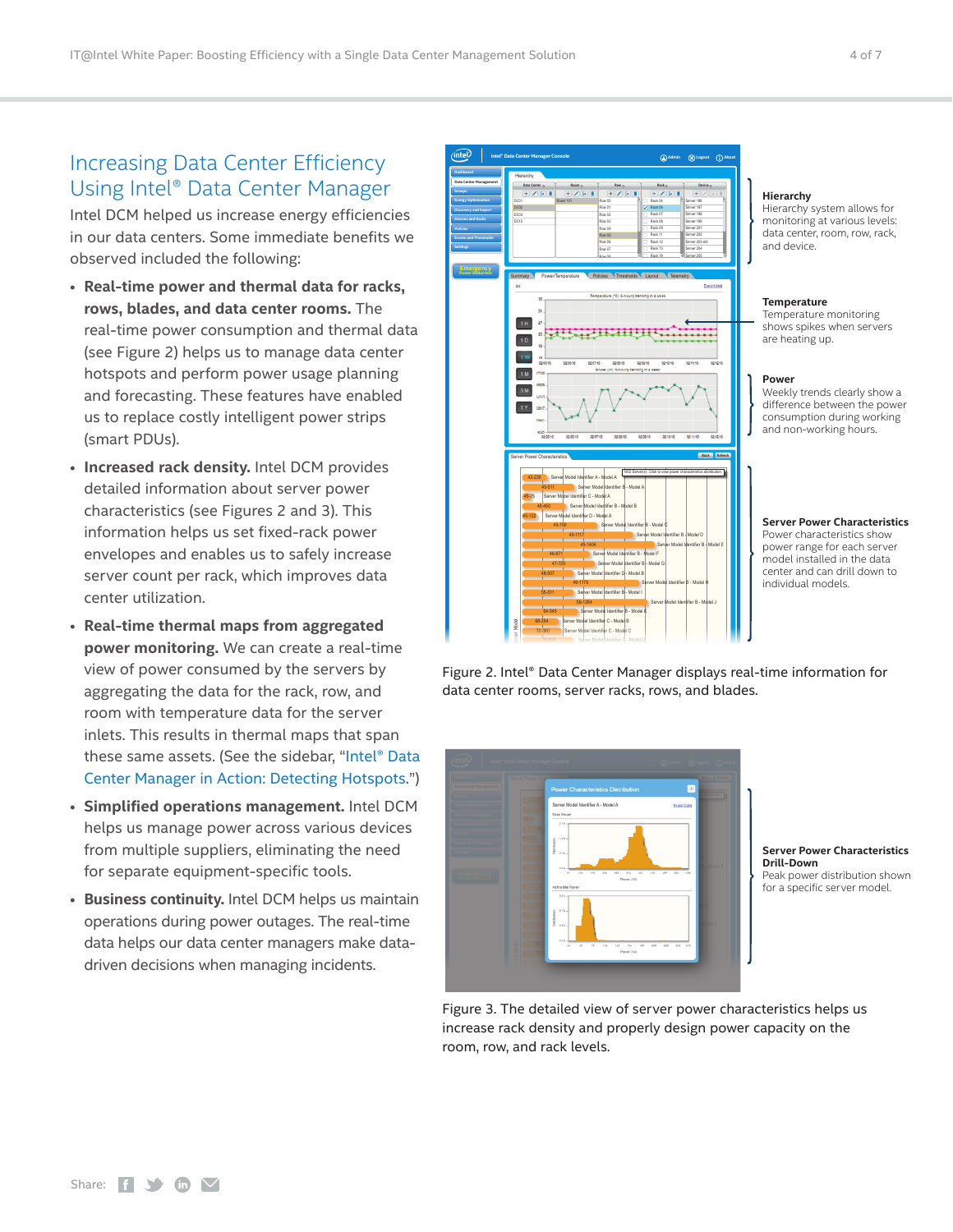### <span id="page-4-0"></span>Expanding Our Use of Intel® Data Center Manager beyond Power Consumption and Thermal Status

In our initial use of Intel DCM, we considered the solution to be focused primarily on better understanding power consumption and the thermal status of servers. However, we discovered that Intel DCM was also able to help us achieve the following results in our data centers:

#### **Server Capacity Planning**

Real-time data from a large sample of servers enables more accurate and proactive capacity planning. Intel DCM provides historical server power consumption data that enables us to efficiently plan for future server needs. The Intel DCM data is more accurate than relying on nameplate or de-rated power specifications. Now we can make strategic decisions as to where to invest in new capacity or how to utilize capacity based on power costs.

#### **Cooling Capacity Planning**

Aggregating all the server-inlet temperature data into thermal maps enables us to check the effectiveness of our cooling solutions and airflow design (see Figure 4). Intel DCM has proven to be extremely accurate for our planning in this area. For example, we determined that one data center had a cooling analysis that aligned with the room's low power usage effectiveness (PUE), and another data center had a cooling analysis indicating that the room was overcooled, which aligned with that data center's less-efficient PUE.

#### **Aggregated Control Of Power Devices**

Intel DCM helps eliminate the need for expensive smart power strips. Where we were already using smart PDUs, their real-time data was integrated into the Intel DCM Console.

# <span id="page-4-1"></span>Intel® Data Center Manager in Action:

One afternoon, an Intel data center facility manager received overheating alerts for several servers. The manager checked the Intel® Data Center Manager (Intel® DCM) Console to locate the hot servers. The building's facilities team had not seen anything abnormal on their monitors because fewer temperature sensors in the data center are connected to their building management system.

The data center facility manager found that an air conditioning unit had been accidentally powered off (therefore, it did not trigger a facilities alert). The unit was turned on, and the hotspot was fixed. Without the Intel DCM's rack- and serverlevel granularity of thermal data, the servers might have shut down resulting in costly downtime.

In another instance, Intel DCM data in one data center revealed some hotspots. We deployed additional cooling with increased perforated floor tiles and then used Intel DCM to verify that the hotspots were eliminated.

# Detecting Hotspots

**Intel® Data Center Manager Console Admin A** *Logout* **About About About About About About A** *About* **About A** *About A <i>About A About A <i>About A* **Dashboard Data Center Management Groups Energy Optimization Discovery and Import Devices and Racks Events and Thresholds Emergency Power Reduction** Cooling Analysis **Back Refresh** DC01 > DC101 DC02 > DC101 DC03 > DC201 DC12 > DC201 DC1 > LAB

#### **Cooling Analysis**

Aggregating server-inlet temperature data into thermal maps shows effectiveness of cooling solutions and airflow design.

Figure 4. Intel® Data Center Manager's cooling analysis shows temperature measurement distribution in the data center.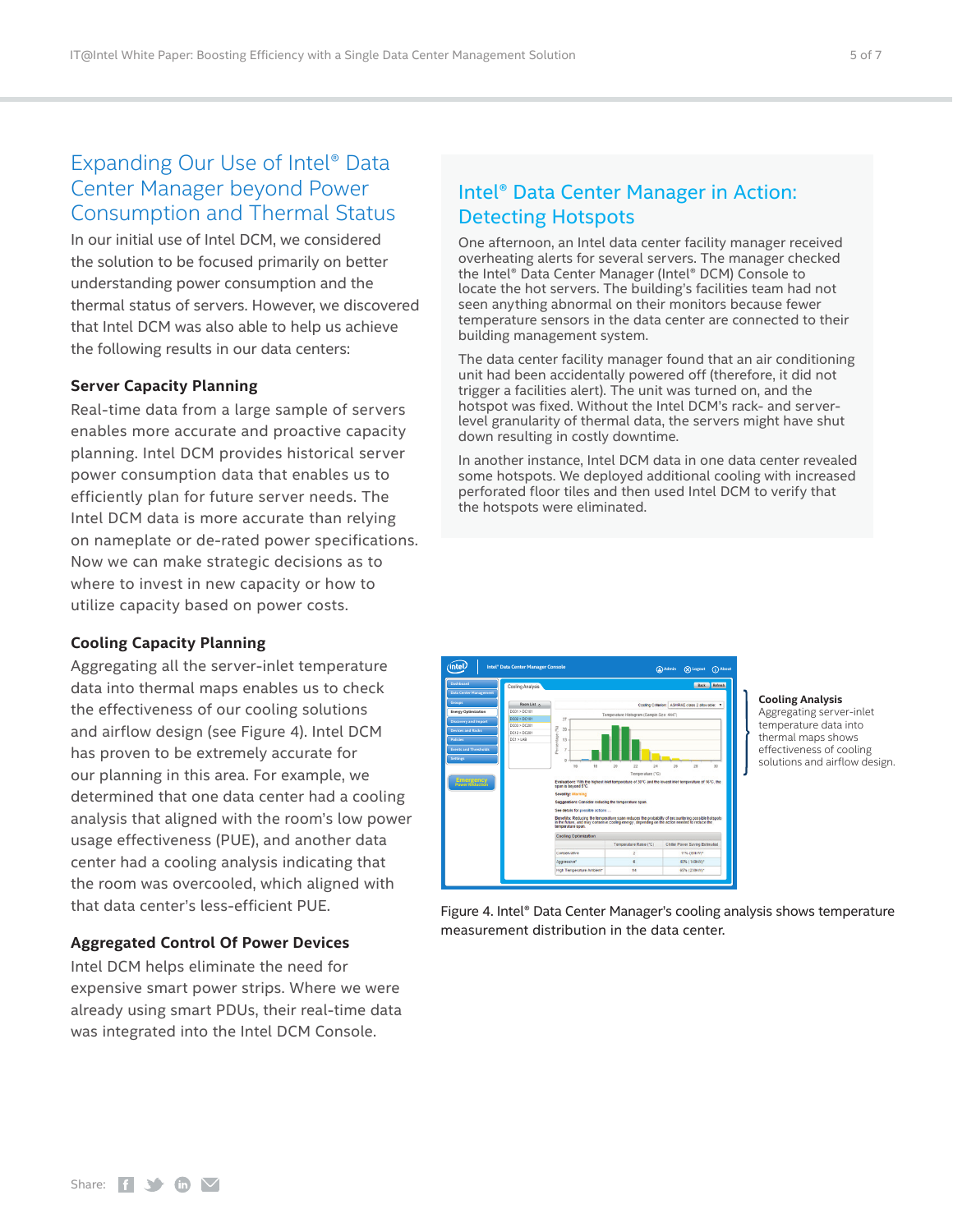#### **Prevention of Thermal Incidents and Detection of Hotspots**

Intel DCM provides predictive thermal analysis, which helped in several cases to eliminate thermal risks (see Figures 5 and 6). Intel DCM helped identify hotspots and thermal inefficiencies that provided our data center managers with enough information to change the design of problematic rooms to increase energy efficiency.

Intel DCM's cooling analysis function alerted us to hotspots and also helped identify faulty temperature sensors in one of the data centers. We found Intel DCM to be a much more efficient and effective tool in this area, compared to our previous manual computational fluid dynamics analysis. Real-time hotspot detection allowed us to solve thermal issues in the room and increase both the thermal and energy efficiency.

#### **Discovery of "Ghost" (Underused) Servers**

The automatic identification of idle or rarely used servers revealed opportunities for consolidation and virtualization. Besides saving power, this feature helped us determine optimal server reuse and reassignment of assets. Our strategy is to migrate low-usage devices into virtual servers.

#### **Lowering Total Operating Costs**

We used real-time power and thermal data to make better decisions about load balancing and right-sizing the data center's environment. We also created user-defined alarms that warn of potential circuit overloads before any actual failures or service disruptions occur. We estimate that this type of data will help us reduce our overall data center energy consumption while improving operational efficiency.



#### **Layout**

Server- and rack-level thermal status granularity identifies hotspot that cannot be detected by the regular four temperature sensors installed in the data center.

Figure 5. Intel® Data Center Manager's real-time, server- and rack-level thermal map can identify hotspots that cannot be detected by standard facility temperature sensors.



**Layout - Detailed View** Server-level thermal monitoring shows hotpsots in racks.

Figure 6. This detailed view of server locations within racks reveals that the servers in the top row are hot, a common occurrence that cannot be detected without server-level thermal monitoring.